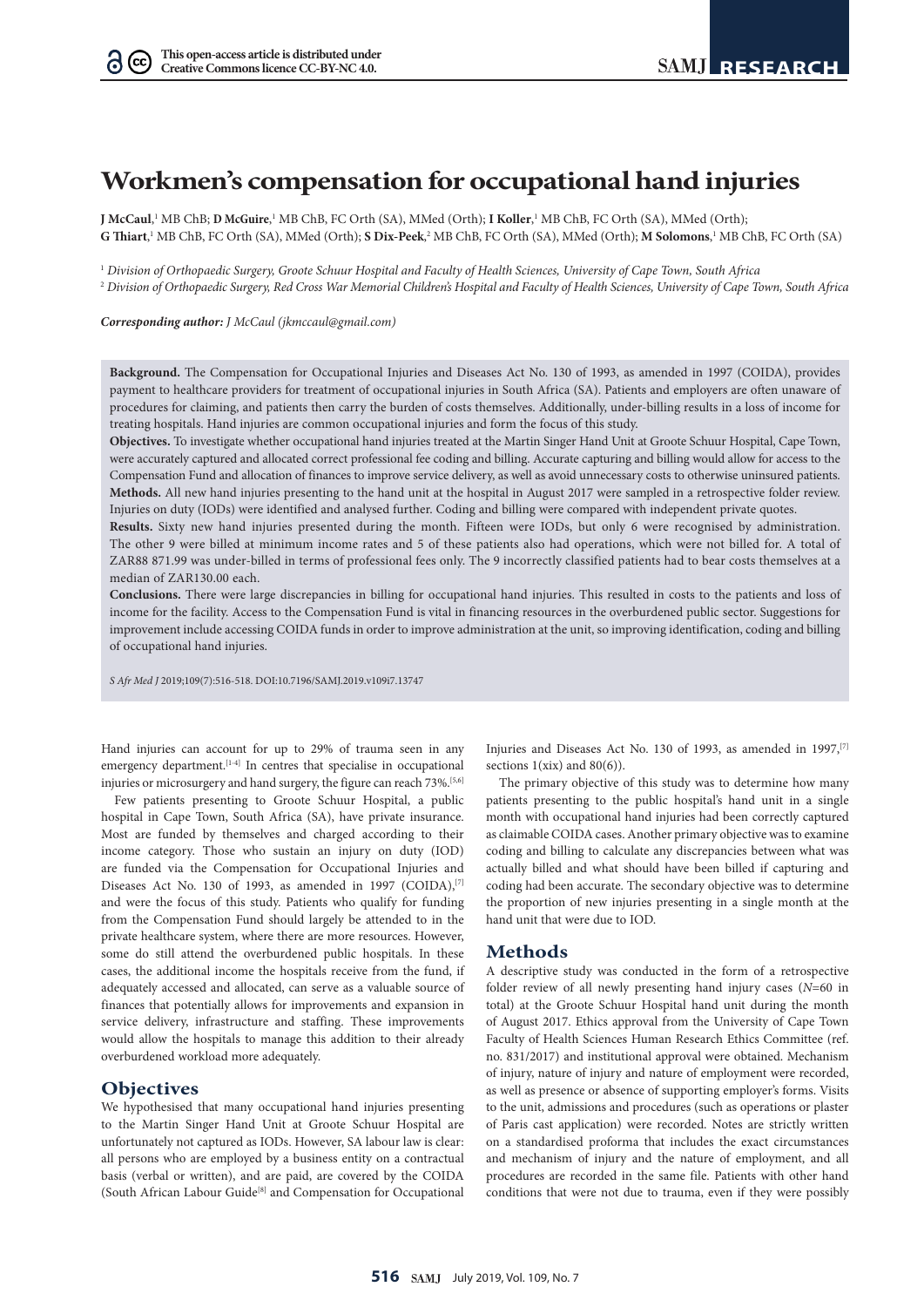related to work activities (e.g. overuse or ergonomic injuries), were excluded.

These cases were then examined to identify any IOD patients who would qualify for COIDA funding according to the information in the folder and labour law guidelines. The definition of 'employee' in the COIDA is broad enough to cover anyone who works for another and is injured or gets sick on or because of the job, even individuals selected from the roadside to work for the day, provided that:

- there is an employment contract (oral, written, implied or express)
- the employee is entitled to remuneration (whether in cash or in kind)
- the employee is working for the benefit of the employer's business (and not in a private home)
- the employee is not otherwise covered by the South African National Defence Force or the South African Police Service.[7,8]

COIDA registration status or absence of an employer's report were pragmatically disregarded, as employers who do not register with the Compensation Commissioner should be reported to the relevant labour authorities because they are not complying with the statutory requirements prescribed in the COIDA. They may be liable to a fine or imprisonment, as well as a fine of *the full medical compensation amount due to the patient*. It is therefore advisable for medical practitioners to complete the requisite medical report (the First Medical Report) for submission to the employer and to alert the Department of Labour in cases where it is evident that an employer has not registered in terms of the COIDA.<sup>[7]</sup>

Fifteen IOD patients who would qualify for COIDA funding were identified and analysed further by examining their administrative billing profile. Hospital invoices containing codes and billing with ZAR values charged were obtained from the finance department. The hospital used UPFS (Uniform Patient Fee Schedule) codes. Patients who were classified as non-IODs were billed according to the UPFS Fee Schedule for Subsidised Patients (H1 level, level 3 healthcare institution). Patients who were classified as IODs were billed according to the UPFS Fee Schedule for Full Paying Patients (level 3 healthcare institution). Only the costs incurred by doctors (i.e. professional fees that relate to consultations and procedures) were included in this study. Other costs such as physiotherapy, X-rays and facility fees were excluded. These actual hospital bills were compared with a surgeon-advised billing profile. The latter was obtained by consultants in hand surgery independently reviewing the folders and providing quotes with coding and costs according to what they would bill the same patients in a private setting. The private surgeons used National Reference Price List coding and billed according to COIDA rates. Simple descriptive statistics were used to analyse the data, and simple subtraction was used to calculate discrepancies in monetary values charged.

## **Results**

Fifteen out of 60 new hand injuries (25%) presenting during August 2017 were attributable to IOD, and costs should therefore have been claimed from the Compensation Fund. Unfortunately, only 6 of these (40% of IODs) were recognised by hospital administration as IODs. The median amount charged by the hospital per correctly captured IOD patient was ZAR1 794.00. However, the surgeon-advised billing for the same patients was a median of ZAR6 368.14 per patient. Three of the 6 patients had four operations (three debridements of septic wounds and one re-debridement). One had a side-room procedure under local anaesthetic that was incorrectly captured by Groote

Schuur Hospital as cast application only, rather than local nerve block, manipulation of fracture and cast application.

The remaining 9 patients (60%) were not recognised as having sustained an IOD and were billed at minimum income rates. They had to the bear costs themselves at a median of ZAR130.00 each. Surgeon-advised billing according to private rates quoted a median of ZAR7 145.79 each for these 9 patients. Five of them had hand operations that were not billed for at all by the hospital (debridement and reduction of open fracture, debridement and removal of foreign body, debridement of deep septic wound, debridement and arthrotomy for joint-penetrating wound, and debridement with digital neurolysis and closure of wound). All operations were performed under a local or regional nerve block provided by the surgeon.

In this single month a total of ZAR52 533.25 was under-billed owing to non-recognition of IOD cases, and ZAR36 338.77 owing to discrepancies in public v. private billing even in recognised IOD cases. A total of ZAR88 871.99 was under-billed across the 15 IOD patients.

### **Discussion**

Larsen *et al*.<sup>[4]</sup> reported that every year one out of every 55 inhabitants of The Netherlands and one out of every 28 inhabitants of Denmark visits an emergency department for hand injuries. In occupations such as carpentry, hand injuries can represent as many as 67.1% of all occupational injuries.[9] Direct costs can range from USD1 772 to USD22 086 per patient.[10,11]

A large proportion (60%) of the IODs in our population were not recognised as such by hospital administration. Hypothetical reasons for the difficulty in capturing this information include that none of these patients had employer's forms at presentation. Another factor could be that employment status was listed in 4 cases as 'informally employed' by administration rather than a named job description. Lack of knowledge regarding which employees qualify for COIDA cover results in patients not being recognised and classified as IOD.

Unfairly, the incorrectly classified patients in our sample had to bear the costs of their medical treatment themselves rather than the Compensation Fund providing the funds. A median of ZAR130.00 each may not seem excessive, but when the costs of medications and other therapies and the indirect costs of transport to and from the treating hospital and loss of income due to temporary incapacity are added to this amount, the expense becomes one that an individual in a minimum salary category can ill afford.

There were major discrepancies between the procedural coding and billing for COIDA cases in private practice as opposed to the public hospital, in part because in private practice bills are itemised, whereas in public hospitals there are set procedure category costs. Additionally, in private practice the codes are generated in consultation with the doctor performing the procedure, whereas in the public sector this task is often left to non-medical administrative personnel with limited clinical insight. Both public and private bills used their regular codes and rates that they would charge for IOD patients covered by the COIDA.

The results of this study are relevant, as they reveal that a large amount of money was 'lost' by the treating hospital as a result of incorrect billing. COIDA funding is a valuable source of income, and the funds generated could be put to use not only in regular day-today costs but also in upgrading and expanding existing facilities in order to provide better care to more patients. The public sector is currently overwhelmed across all departments. Occupational hand injuries can be managed in public hospitals, but then the fund must be properly billed so that finances can be allocated to improving and